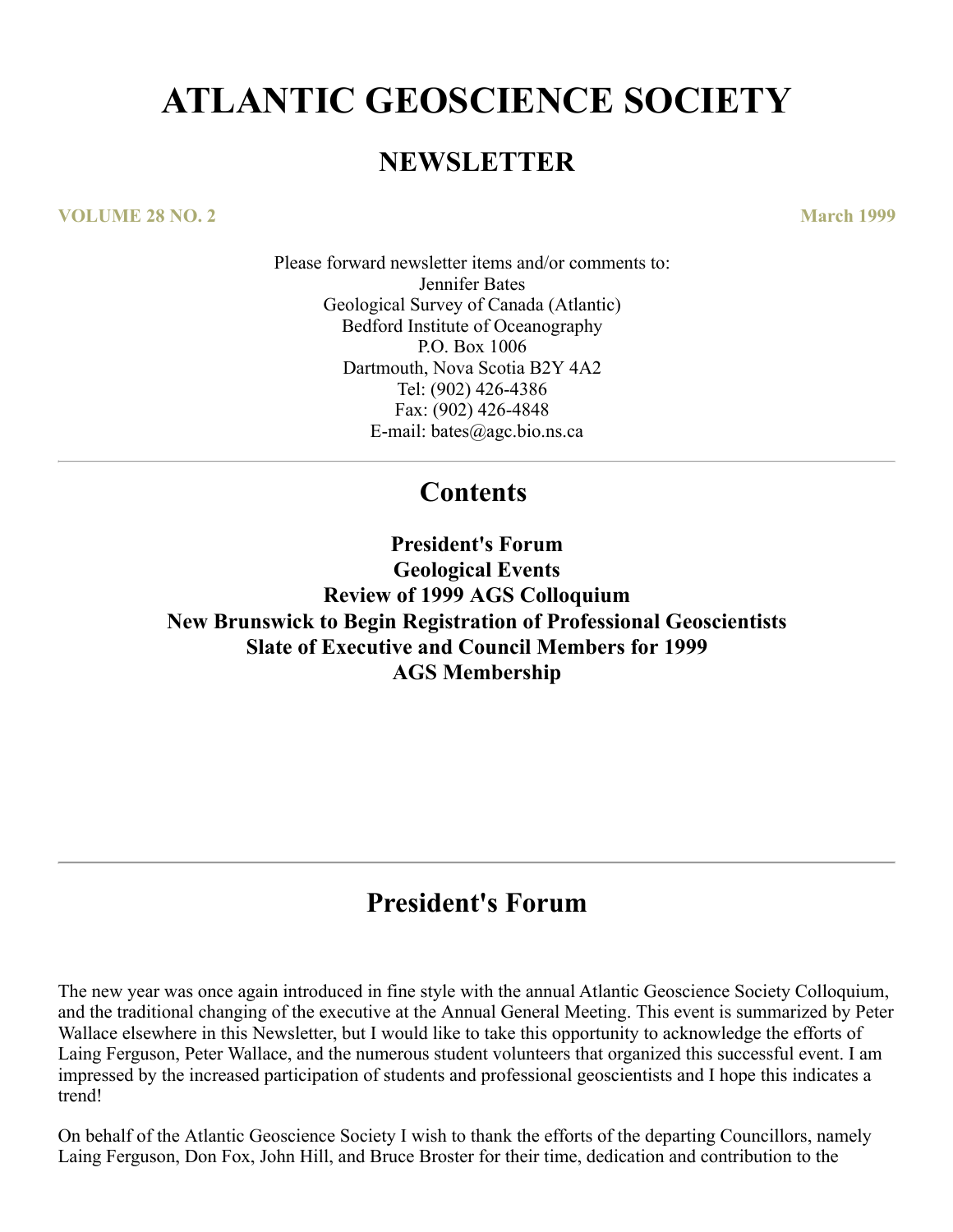Society. A list of the new Executive and Councillors are included in this Newsletter for your information. The Council is geared up and ready to take on the challenges of the new year - supporting traditional programs and introducing some new initiatives.

The Atlantic Geoscience Society undertakes a wide range of special projects directed toward the geoscience community and the general public to increase the awareness of Earth Science and the geology of the Atlantic Provinces. We recently cosponsored, with APICS, the "Distinguished Lecturer Tour". Dr. Tom Martel from Corridor Resources gave a well received presentation at Saint Mary's, Acadia, St. Francis Xavier, and Memorial universities on the application of new technologies for hydrocarbon exploration in eastern Canadian Paleozoic rocks. Special thanks goes to Ian Spooner for successfully organizing this tour. This is an annual event and we are open to suggestions from our membership on potential topics/speakers for this year's tour.

As always, the Education Committee remains active developing EarthNet and the EdGEO program. These outreach initiatives are important and highly successful components of the overall public education facet of Atlantic Geoscience Society. "The Last Billion Years", a book on the geological history of the Maritime Provinces and a video guide on the Mineral Wealth of Atlantic Canada are two other works in progress.

The Atlantic Geoscience Society continues to produce videos, books, and field guides on the Geology and Mineral Resources of the Atlantic Provinces. A new field guide produced by Peter Wallace and contributors entitled "Discovering Rocks, Minerals and Fossils in Atlantic Canada" is the most recent Atlantic Geoscience Society publication. The third edition of the very popular Nova Scotia Highway Map is scheduled for printing in March, complete with updates. The demand for this map by the public is so great that the original and the second printing are sold out! Thanks to Howard Donohoe for negotiating all the details of publication on behalf of the Atlantic Geoscience Society

One of this years exciting new initiatives is the compilation of an updated version of the existing Lexicon of stratigraphic names in the Maritime Provinces. This long over due project provides an opportunity to develop a lithostratigraphic database for Nova Scotia, New Brunswick, Prince Edward Island, and the Scotian Margin. The final product will be useful to anyone working or interested in the geology of the Maritime Region

As you can see, the Atlantic Geoscience Society is a very active and dynamic volunteer organization. But all of this is not possible without the hard work and dedication of volunteers like you. Have you considered joining one of our active committees or just pitching in when we need a hand? Our most valuable resource is our membership - is your membership up to date?

As a rookie President, I look forward to learning the ropes and working with you to meet the challenges of the coming year. I welcome your comments and input on any issue you consider important to Atlantic Geoscience Society.

Until the next time ...

**Chris White, AGS President**

Back to the TOC

### **Geological Events**

**May 26-28, 1999** Annual GAC-MAC Conference, Sudbury, Ontario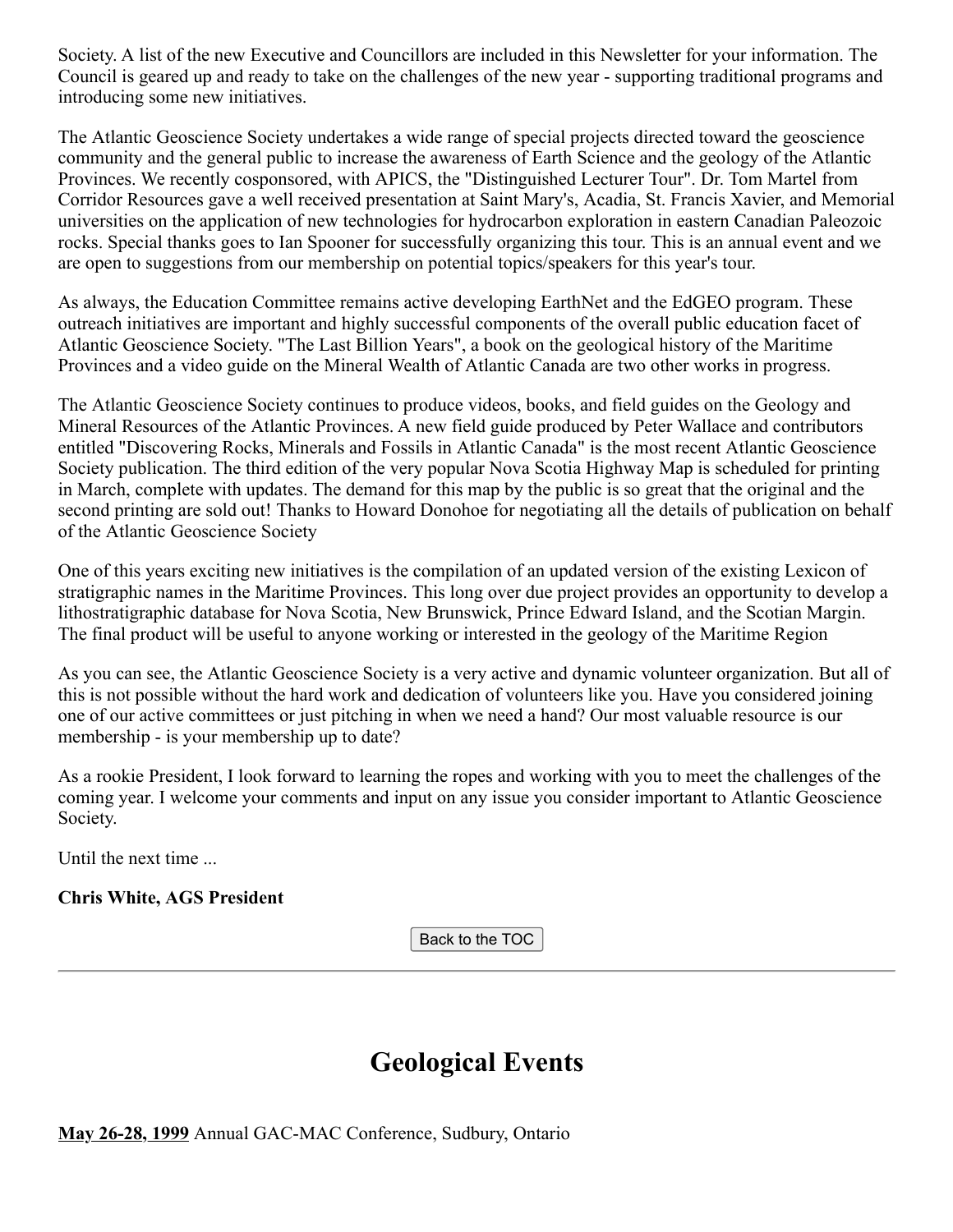**June 5-6, 1999 (tentative dates)** International Workshop for a Climatic, Biotic, and Tectonic Transect Across Triassic-Jurassic Pangea, Acadia University, Wolfville, Nova Scotia

Back to the TOC

# **Review of 1999 AGS Colloquium**

The Atlantic Geoscience Society held a very successful Annual General Meeting and Colloquium at the Wandlyn Inn, Amherst, Nova Scotia, on February 5-6, 1999. The Colloquium's themes on Geoscience Software, Geology of the Maritimes Basin, Offshore Petroleum Geology and Geological Resources, and Current Research in the Atlantic Provinces produced 55 excellent oral and poster presentations. The Rupert MacNeill Award for best student oral presentation went to Krista Page (Photo 1) of Dalhousie University. The Graham Williams Award for best poster presentation went to Loretta Ransom (Photo 2) of St. Francis Xavier University. Noranda gave its award of a sack full of field goodies and an offer of a summer job to Geoff Allaby (Photo 3), a student at the University of New Brunswick, for the best paper on an Economic Geology theme. Hugh Miller, the President of the GAC was our guest at the meeting and he presented a one-time GAC award to Jerry DeWolfe of Saint Mary's University for his noteworthy presentation. (I know this equal distribution of awards all sounds contrived but the judges maintain it worked out this way with no collusion!)

The Colloquium had 163 registrants of which 82 were students and 20 gave presentations. The AGS tends to view the Annual Colloquium as a forum to help students towards professionalism and this level of participation is encouraging. The corporate sponsor- ship from Noranda Mining and Exploration, Etruscan Resources, and Voisey's Bay Nickel Company in helping to keep costs down goes towards this end as well

On the business side of things, the Annual General Meeting brought no surprises and ended quite quickly after electing the new slate of officers. After the technical session, Hugh Miller lead an informal discussion on Professional Registration and the views of the Canadian Geoscience Council. This was not a one-sided nor peaceful debate and from reviewing the history of the AGS, not new. The debate on Professional Registration has been going on for over 25 years in Nova Scotia.

The Colloquium ended with the inevitable banquet where we had an excellent meal preceding the awards presentations. The AGS has been helped tremendously over the past two and a half decades by Laing Ferguson of Mount Allison University and this year he retired from that institution. Because we do not want to lose him, the Society awarded Laing with a Life Time Membership, the first ever awarded (Photo 4). After all the awards were distributed, Mike MacDonald gave an excellent illustrated talk on his adventures in Mongolia while on leave last year from the Nova Scotia Department of Natural Resources (Photo 5). The evening then wound down with a few members sticking around to sing not too ribald songs accompanied by guitars and a mandolin into the wee hours of the night

The AGS Colloquiums have been a great venue to see what research is being done in the Atlantic region and who's doing it. Every university and government geoscience division in the region participates, we know each other, and we are all congenial (Photo 6). We work well together and I think we are all working towards the same goal - the dissemination of knowledge. I hope to next AGS Colloquium, to be held in Fredericton in 2000, will bring us together again to discuss and debate Atlantic geology.

#### **Peter Wallace, Dalhousie University**

Back to the TOC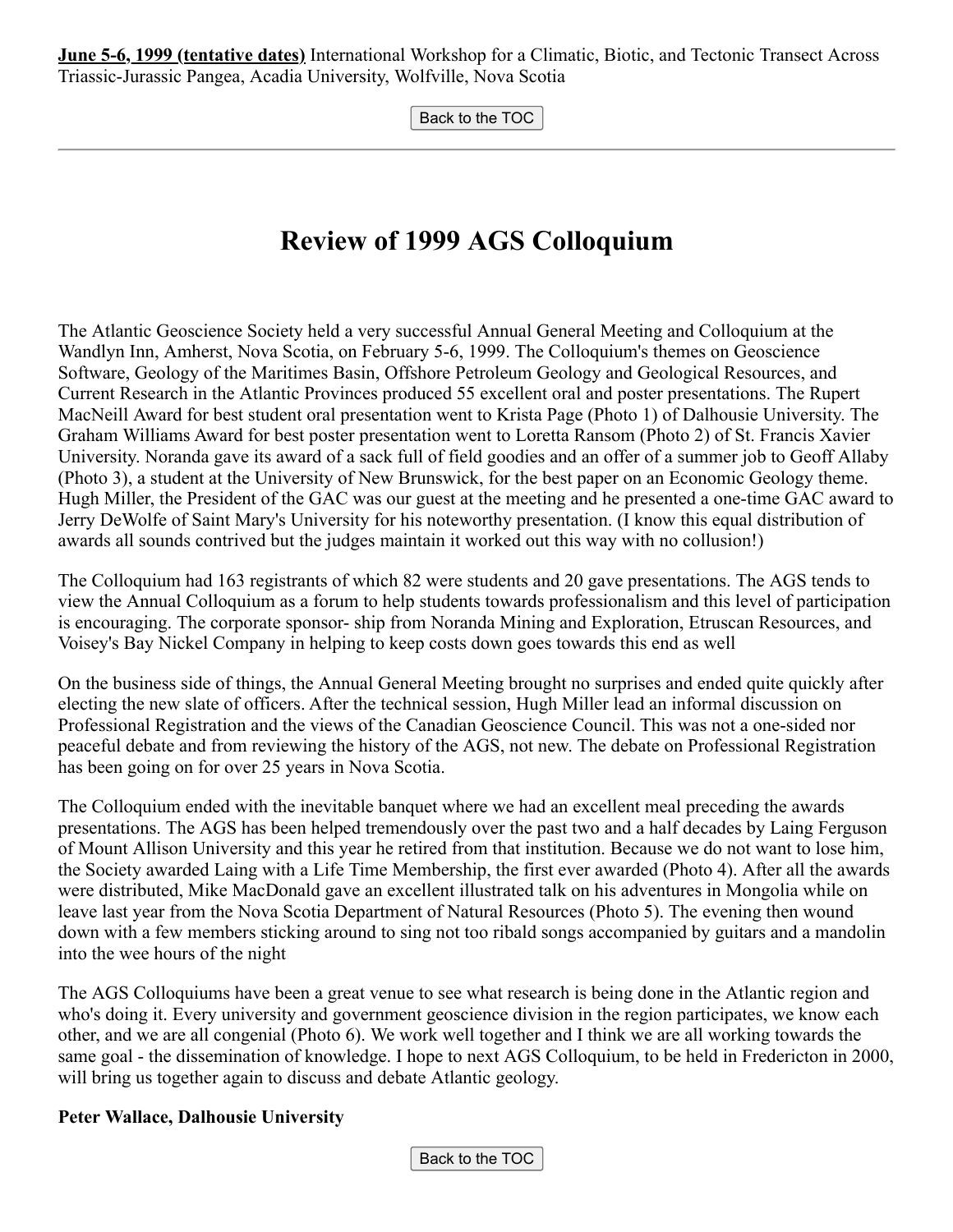### **New Brunswick to Begin Registration of Professional Geoscientists**

Legislation governing the licensing of geoscientists has been passed by the New Brunswick Legislature. Bill 26, An Act to Amend the Engineering Profession Act, was introduced for first reading on February 2nd. The Legislatures Standing Committee for Private Bills conducted hearings on February 18th and March 9th, after which a recommendation for approval of the Bill was made to the Legislature. Second and third readings occurred on March 11th. When APENB and APGNB have completed preparations for the registration of geoscientists, the Engineering and Geoscience Professions Act will be proclaimed by the New Brunswick government. Copies of the new Act should be available in the near future, depending on the schedule and priorities of the Queens Printer.

The procedures which the Association of Professional Engineers and Geoscientists of New Brunswick will implement in registering geoscientists will be discussed by representatives of the two groups in the coming weeks. Two members of the APGNB Executive will be appointed to APE(G)NB Council, and several additional New Brunswick geoscientists have volunteered to assist in the admissions process and coordinate with APENBs existing Admissions Committee. Our committee will represent a cross- section of geoscience professionals in New Brunswick, including the mining industry, mineral exploration and environmental consultants, and the university community. In addition, these individuals are presently registered as professional geoscientists in various other jurisdictions.

Additional information will be distributed to geoscientists in New Brunswick (and other members of APGNB) as it becomes available. Queries may be directed to Reg Wilson at (506) 547-2070, e-mail: rawilson@gov.nb.ca

#### **Reg Wilson, President, APGNB**

Back to the TOC

### **Slate of Executive and Council Members for 1999**

#### **Executive**

#### **Past-President**

Robert Raeside Acadia University, Department of Geology Wolfville, NS, B0P 1X0 **Phone:** (902) 585-1323 **Fax:** (902) 585-1074 **E-Mail:** rob.raeside@acadiau.ca

#### **President**

Chris White Nova Scotia Department of Natural Resources P.O. Box 698 Halifax, NS, B3J 2T9 **Phone:** (902) 424-2519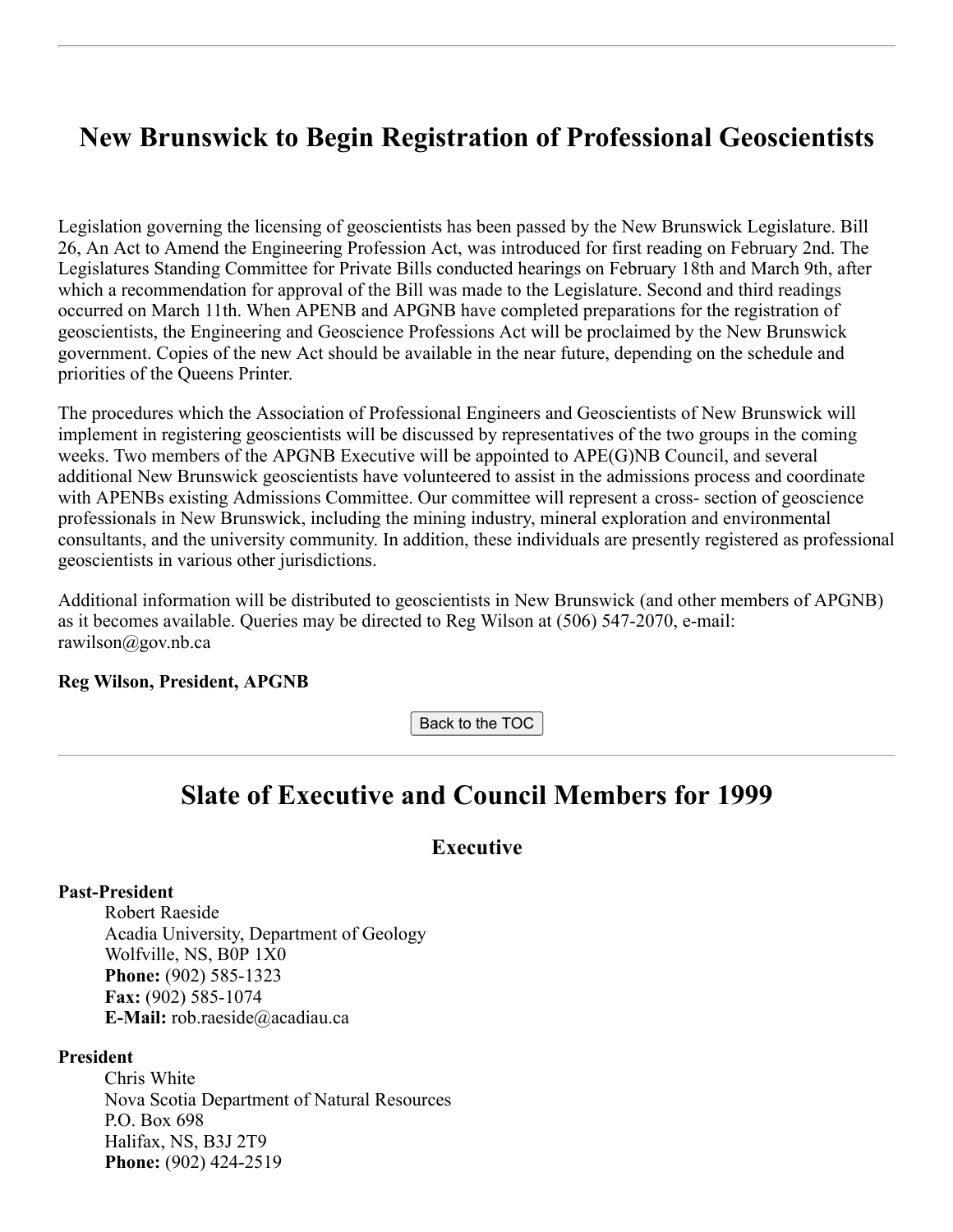#### **Fax:**

**E-Mail:** whitece@gov.ns.ca

#### **Vice-President**

Mike MacDonald Nova Scotia Department of Natural Resources P.O. Box 698 Halifax, NS, B3J 2T9 **Phone:** (902) 424-2523 **Fax:** (902) 424-7735 **E-Mail:** mamacdon@gov.ns.ca

#### **Secretary**

Peter Giles Geological Survey of Canada (Atlantic), B.I.O. P.O. Box 1006, Dartmouth, NS, B2Y 4A2 **Phone:** (902) 426-8928 **Fax:** (902) 426-6152 **E-Mail:** giles@agc.bio.ns.ca

#### **Treasurer**

Ken Howells 27 John Cross Drive Dartmouth, NS, B2W 1X1 **Phone:** (902) 434-4884 **Fax: E-Mail** howells@agc.bio.ns.ca

#### **Councillors**

Tom Al University of New Brunswick, Department of Geology P.O. Box 4400 Fredericton, NB, E3B 5A3 **Phone:** (506) 453-4804 **Fax: E-Mail:** tal@unb.ca

Jennifer Bates Geological Survey of Canada (Atlantic), B.I.O. P.O. Box 1006, Dartmouth, NS, B2Y 4A2 **Phone:** (902) 426-4386 **Fax:** (902) 426-4848 **E-Mail:** bates@agc.bio.ns.ca

Hugo Beltrami St. Francis Xavier University, Department of Geology Antigonish, NS, B2G 1C0 **Phone:** (902) 867-2326 **Fax: E-Mail:** hugo@justine.stfx.ca

Paul Durling Corridor Resources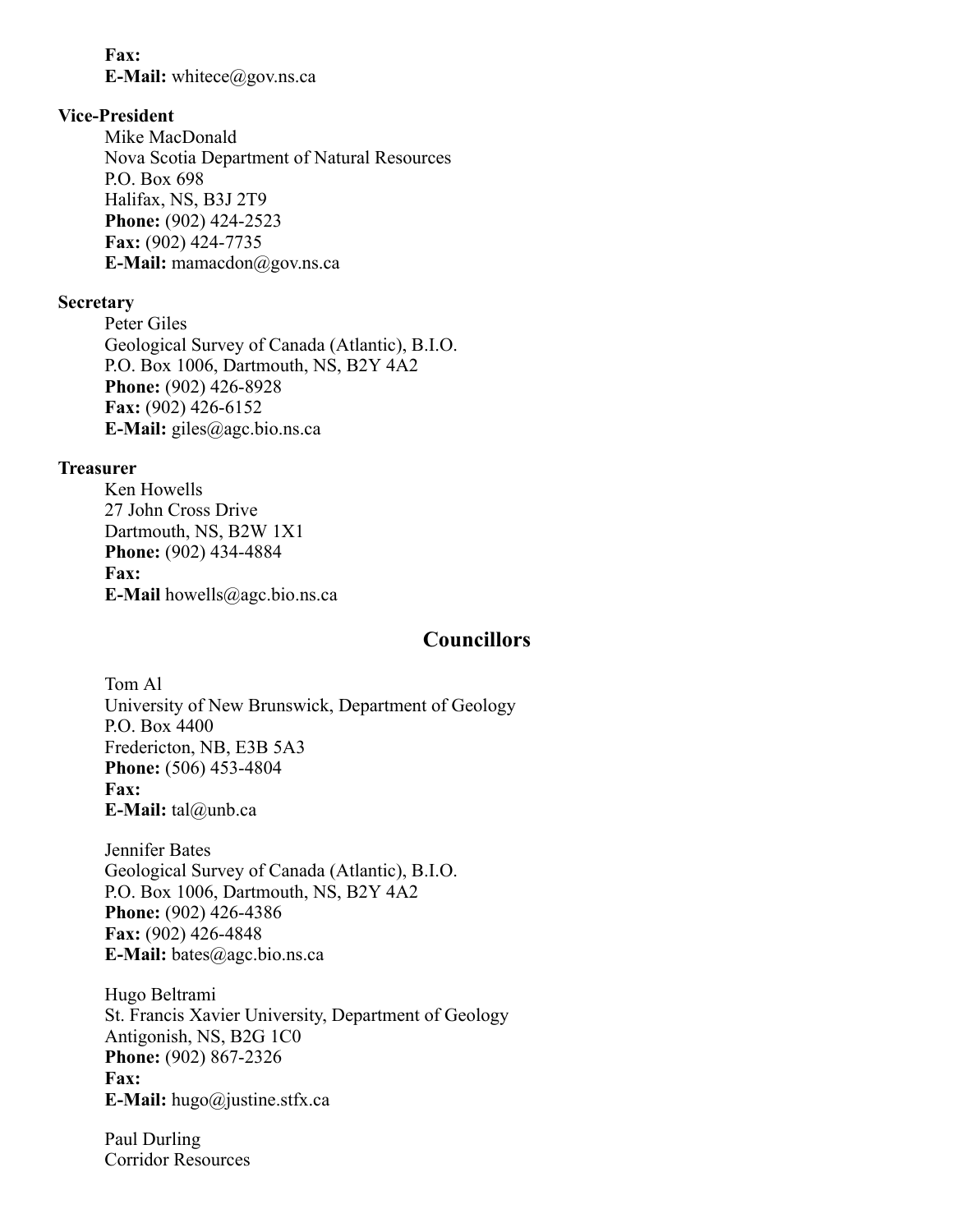Halifax, Nova Scotia **Phone:** (902) 429-4511 **Fax: E-Mail:**

Linda Ham Nova Scotia Department of Natural Resources P.O. Box 698, Halifax, NS, B3J 2T9 **Phone:** (902) 424-2522 **Fax: E-Mail:** ljham@gov.ns.ca

Randy Miller New Brunswick Museum, Natural Science Division 277 Douglas Ave., Saint John, NB, E2K 1E5 **Phone:** (506) 643-2361 **Fax: E-Mail:** millerrf@nbnet.nb.ca

Dave Mossman Mount Allison University, Dept. of Physics, Engineering and Geology Sackville, NB, E0A 3C0 **Phone:** (506) 364-2312 **Fax:** (506) 364-2583 **E-Mail:** dmossman@mta.ca

Mike Parkhill New Brunswick Department of Natural Resources and Energy Geological Surveys Branch P.O. Box 50, Bathurst, NB, E2A 3Z1 **Phone:** (506) 547-2070 **Fax: E-Mail:** mparkhill@gov.nb.ca

Georgia Pe-Piper St. Mary's University, Department of Geology Halifax, NS, B2Y 4A2 **Phone:** (902) 420-5744 **Fax: E-Mail:** gpiper@shark.stmarys.ca

Alan Ruffman Geomarine Associates Ltd. P.O. Box 41, Station M, Halifax, NS, B3J 2L4 **Phone:** (902) 422-6482 **Fax: E-Mail:**

Clint St. Peter New Brunswick Department of Natural Resources and Energy P.O. Box 6000, Fredericton, NB, E3B 5H1 **Phone:** (506) 453-2206 **Fax: E-Mail:** cstpeter@gov.nb.ca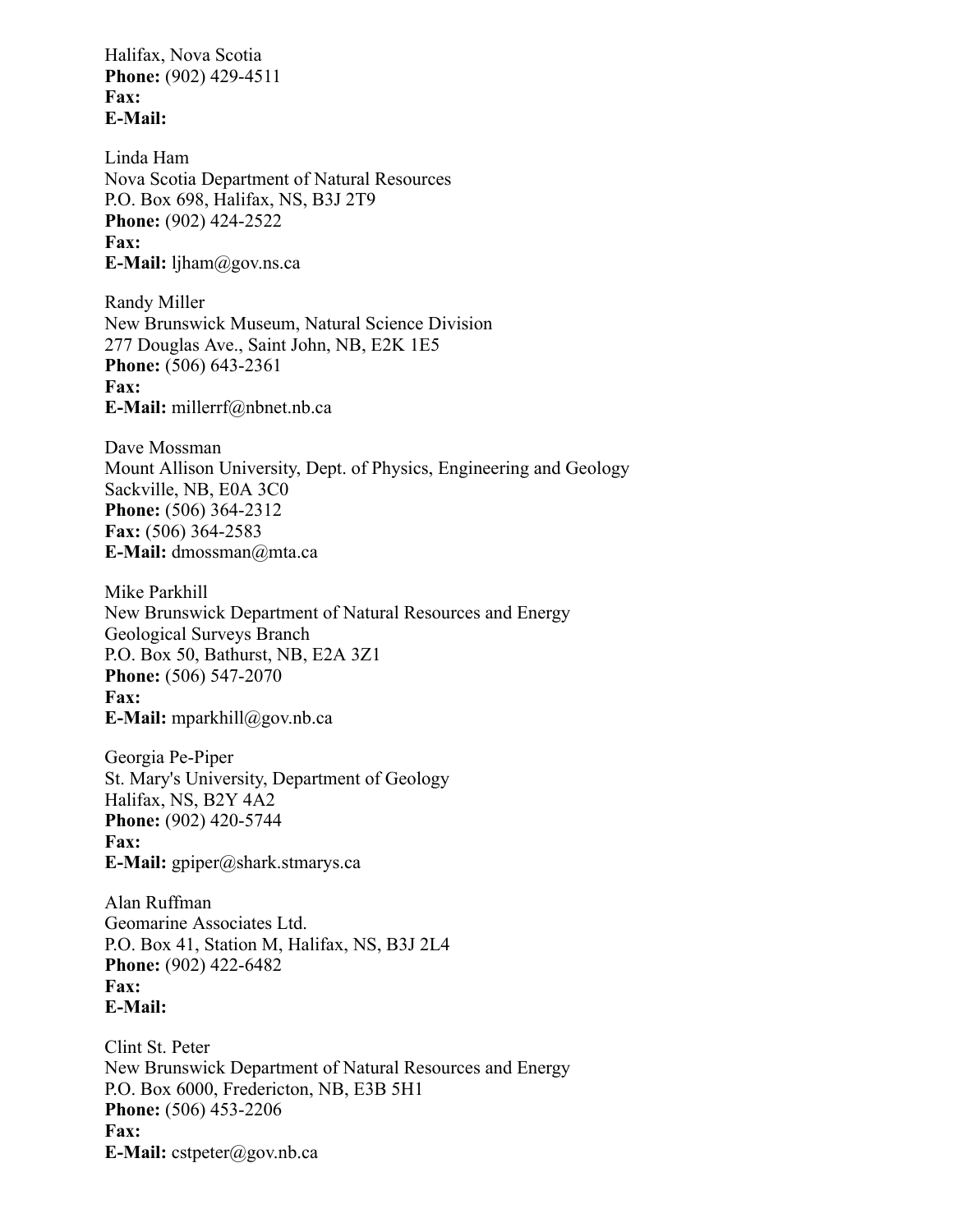Ian Spooner Acadia University, Department of Geology Wolfville, NS, B0P 1X0 **Phone:** (902) 585-1312 **Fax:** (902) 585-1074 **E-Mail:** ian.spooner@acadiau.ca

Peter Wallace Dalhousie University Department of Earth Sciences Halifax, NS, B3H 3J5 **Phone:** (902) 494-2364/2358 **Fax:** (902) 494-6889 **E-Mail:** peter.wallace@dal.ca

Dick Wardle Newfoundland Dept. of Mines and Energy, Geological Surveys Branch P.O. Box 8700, St. John's, NF, A1B 4T6 **Phone:** (709) 729-2107 **Fax: E-Mail:** rjw@zeppo.geosurv.gov.nf.ca

Tim Webster College of Geographic Sciences R.R. No. 1, Lawrencetown, NS, B0S 1M0 **Phone:** (902) 584-2226 **Fax: E-Mail:** tim@cogs.ns.ca

Back to the TOC

# **AGS Membership**

This note is a friendly reminder to those of you who did not attend the Annual General Meeting and Colloquium in Amherst. Please renew your Atlantic Geology Membership. The cost for Professionals is only \$10.00 and for students \$5.00. Click here to download a membership form.. Please make cheques payable to the Atlantic Geoscience Society and mail to: Ken Howells, 27 John Cross Drive, Dartmouth, Nova Scotia, B2W 1X1.

For more information please consult our Web Site at: http://ags.earthsciences.dal.ca/ags.php.

#### **Chris White, AGS President**

Back to the TOC